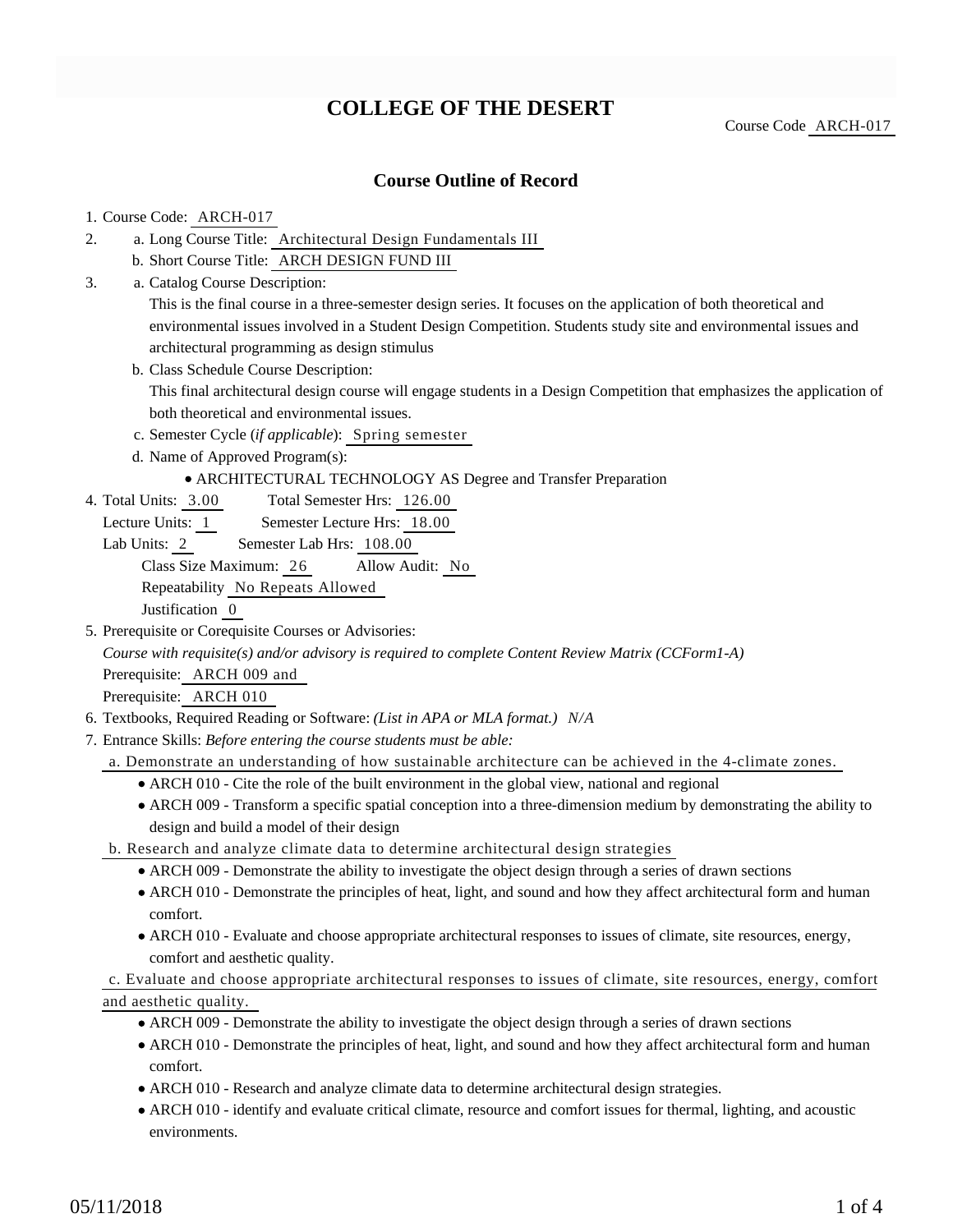## ARCH 017-Architectural Design Fundamentals III

#### 8. Course Content and Scope:

#### Lecture:

- a. Principles and requirements of energy efficient design
- b. Design Strategies: Beauty, durability and comfort
- c. Conservation strategies: water reducing landscaping, gray water for irrigation use of recycled
- materials, low energy lighting and photovoltaics
	- d. History and precedents as examples of design influences

 e. Review of systems integration: forms and materials, affect on function, social human and aesthetic design issues

- f. Environmental sensitivity and perception
- g. Title 24 Energy Calculations

Lab: *(if the "Lab Hours" is greater than zero this is required)*

a. Title 24 Energy Calculations b. Gathering and analysis of data c. Research and implementation of sustainable materials d. Conceptual to final design

9. Course Student Learning Outcomes:

1.

Apply climatological studies related to building site orientation. (Cognitive)

#### 2.

Develop energy efficient design strategies. (Psychomotor)

#### 3.

Select sustainable building materials and develop planning and graphic solutions for a design issues. (Psychomotor)

10. Course Objectives: Upon completion of this course, students will be able to:

a. Perform climatological studies related to building site orientation

b. Plan energy efficient design strategies.

c. Demonstrate energy efficient design strategies in a comprehensive architectural and planning solution.

d. Demonstrate an understanding of the relationship between site planning and envelop manipulation

e. Demonstrate the ability to meet compliance in the selection of building materials and energy efficiency.

f. Analyze the appropriate design and planning solution(s) for entry to "design competition."

g. Demonstrate the ability to use computer software for State of CA Title 24 Energy Calculations.

11. Methods of Instruction: *(Integration: Elements should validate parallel course outline elements)* 

a. Collaborative/Team

b. Discussion

c. Lecture

d. Participation

#### Other Methods:

a.Lecture, films, slides, overhead projections b.Drawing site plans, floor plans, elevations, sections and details c.Axonometric and perspective drawings d.Development of models: wood, metal, Plexiglas e.Title 24 (State of California) Energy Calculations: micro-computer workshop f.Discussion of reading assignments g.Group critiques and design 'pin-ups' h.Individual desk critiques on all design strategies

12. Assignments: (List samples of specific activities/assignments students are expected to complete both in and outside of class.) In Class Hours: 126.00 Outside Class Hours: 36.00

a. In-class Assignments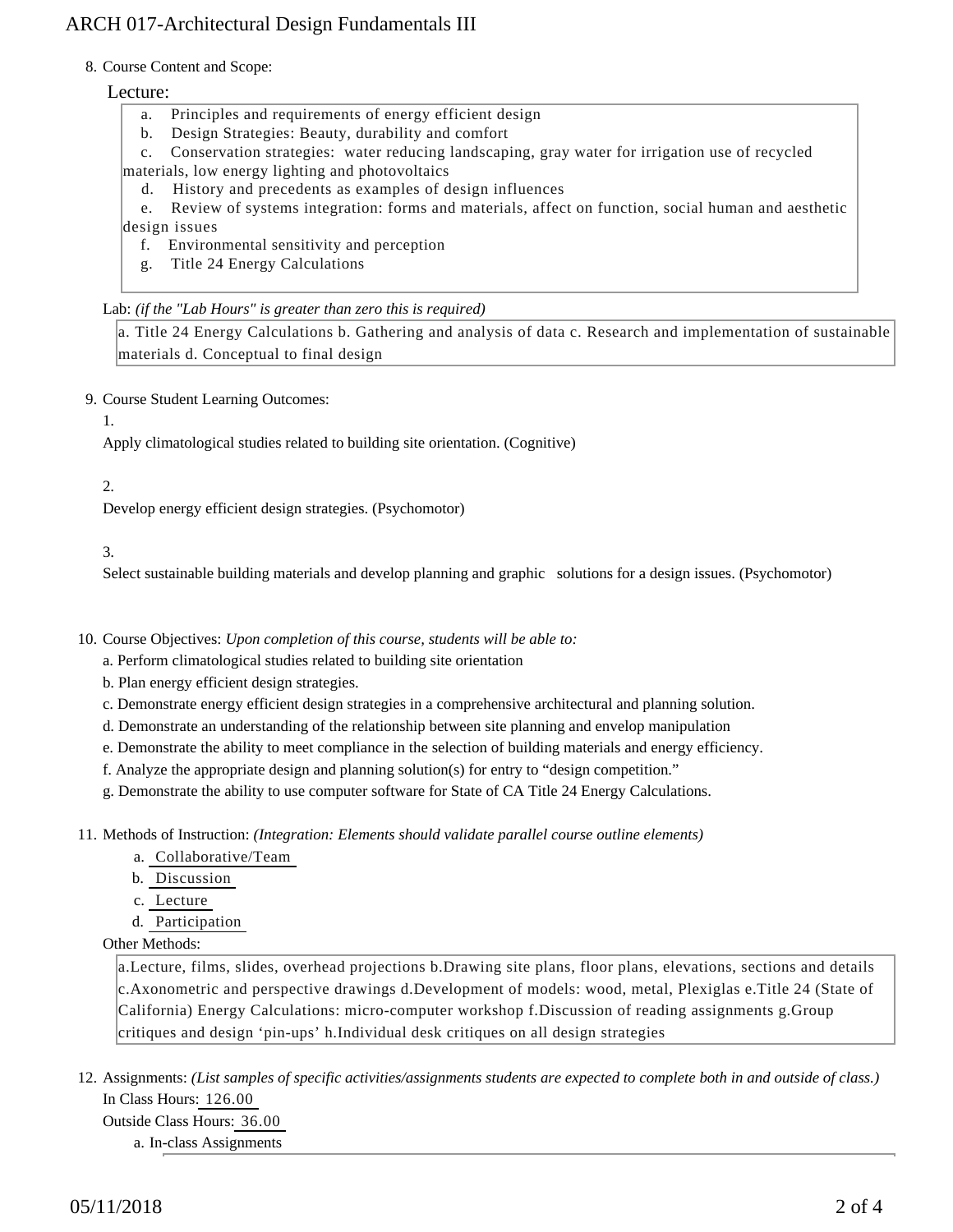### ARCH 017-Architectural Design Fundamentals III

- 1. Reading assignments from required text and/or instructor "handouts"
- 2. Present site plans, floor plan, elevations and sections of designs
- 3. Present perspective and axonometric drawings of designs
- 4. Develop and build models of wood, metal and plexiglass
- 5. Prepare for group critiques (pin-ups) of design projects
- b. Out-of-class Assignments
	- 1. Reading assignments from required text and/or instructor "handouts"
	- 2. Prepare site plans, floor plan, elevations and sections of designs
	- 3. Prepare perspective and axonometric drawings of designs
	- 4. Develop and build models of wood, metal and plexiglass
	- 5. Prepare for group critiques (pin-ups) of design projects
- 13. Methods of Evaluating Student Progress: The student will demonstrate proficiency by:
	- Critiques
		- Individual desk critique and class critique
	- Portfolios
	- Computational/problem solving evaluations
	- Group activity participation/observation
	- Student participation/contribution
- 14. Methods of Evaluating: Additional Assessment Information:

a. Written assignments b. Lecture and studio participation c. Design assignments d. Quality and participation in team assignments e. Clarity and sophistication of final design project; f. Attendance g. Final 'Jury' presentation (Design Competition Project

- 15. Need/Purpose/Rationale -- All courses must meet one or more CCC missions.
	- PO Career and Technical Education

Fulfill the requirements for an entry- level position in their field.

Apply critical thinking skills to execute daily duties in their area of employment.

Apply critical thinking skills to research, evaluate, analyze, and synthesize information.

Exhibit effective written, oral communication and interpersonal skills.

Transfer to a higher level learning institution

IO - Aesthetics

Apply and relate theories of aesthetics to everyday life.

Utilize the creative process to explain universal values such as beauty and truth.

Apply imagination to artistic expression.

Value appearance in terms of how pleasing it is in movement, form, and function.

16. Comparable Transfer Course

**University System Campus Course Number Course Title Catalog Year**

17. Special Materials and/or Equipment Required of Students:

Required Material? 18. Materials Fees:

**Material or Item Cost Per Unit Total Cost Per Unit Total Cost Per Unit Algebra**